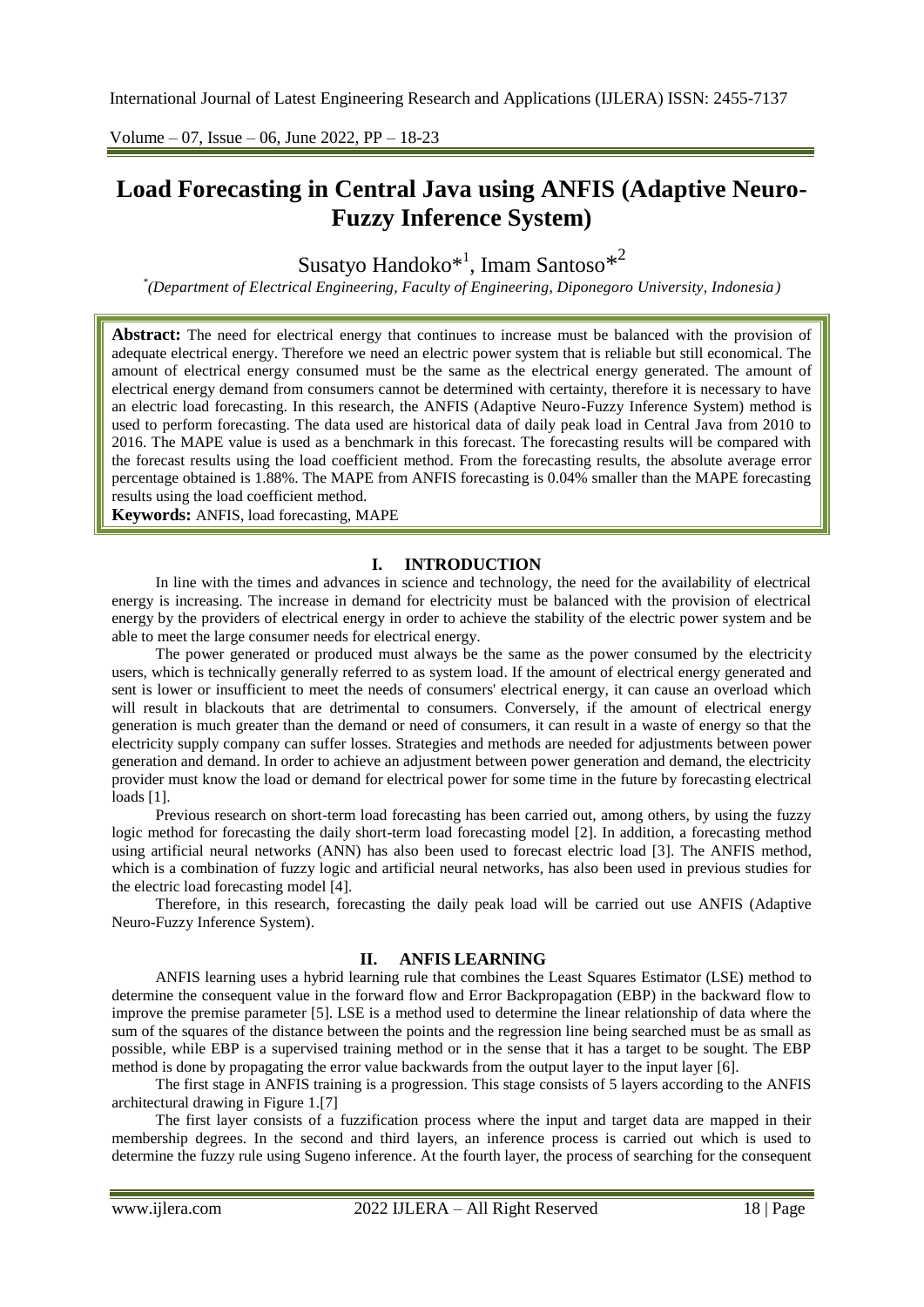Volume – 07, Issue – 06, June 2022, PP – 18-23

value is carried out using the Least-Squares Estimator (LSE). And at the fifth layer, a summary process of the two outputs is carried out at the fourth layer.



Figure 1. ANFIS architecture

After the output value of the multiple layers is obtained, it is compared with the actual output target. The difference between the output value and the actual target output is called an error. If the error value is greater than the previously set goal value, then the backward flow stage is carried out using EBP to check for any errors on each layer. One step in the direction of learning a back and forth path is called an epoch. This back and forth path phase will stop if the set number of iterations (epochs) is reached or if the network error value has been equal to or less than the predetermined goal value.

# **III. ANFIS IMPLEMENTATION**

The first paragraph The design of the daily peak load forecasting program using ANFIS uses 8 input variables, namely peak load on day D, peak load on days H-1, H-2, H-3, H-4, H-6, H-7, and 1 the output variable is peak load forecasting for day  $H + 1$ . There are three stages carried out in system design, namely: training, testing, and forecasting stage.

#### **Training Stage**

At the training stage, the initial step taken is taking historical data then determining the form of inputstargets to form training data in the form of input and target data. After that, the next step is to enter the training parameter values, namely: radius, squash factor, accept ratio, reject ratio, epoch, and goal. Then the training was carried out. This training is carried out with the aim that the system being designed can recognize the target. After networking training is done, the final step is network storage. This network storage is done so that the network that has been created can be used in the testing and forecasting stages. If you want to retrain with a different training parameter value, the user can reset it, then repeat from the stage of determining the training parameter value.

#### **Testing Stage**

After the training stage, the next stage is network testing. In this testing phase, the first step taken is taking the test data, then selecting the network that was created earlier in the training phase. After that, the test is carried out. The output of this test is in the form of daily peak load (MW) and error values. After the test results come out, the next step is to compare the value of the daily peak load from the test results with the actual or actual peak load. Good or bad test results can be seen from the resulting RMSE and MAPE values. If the userwant to retest with a different network, then the user can reset and then choose another network again.

#### **Forecasting Stage**

After carrying out the network testing phase, the next step is forecasting testing. At the forecasting stage, the first step taken is to select the network for the prediction that has been made. After that, the input data is the amount of peak load today (H), days H-1, H-2, H-3, H-4, H-5, H-6, and H-7. After all data is entered, then do forecasting. The result of this forecast is the value of tomorrow's peak load  $(H + 1)$ . If the user wants to do the forecasting again, he can do a reset then re-select the network and input data input.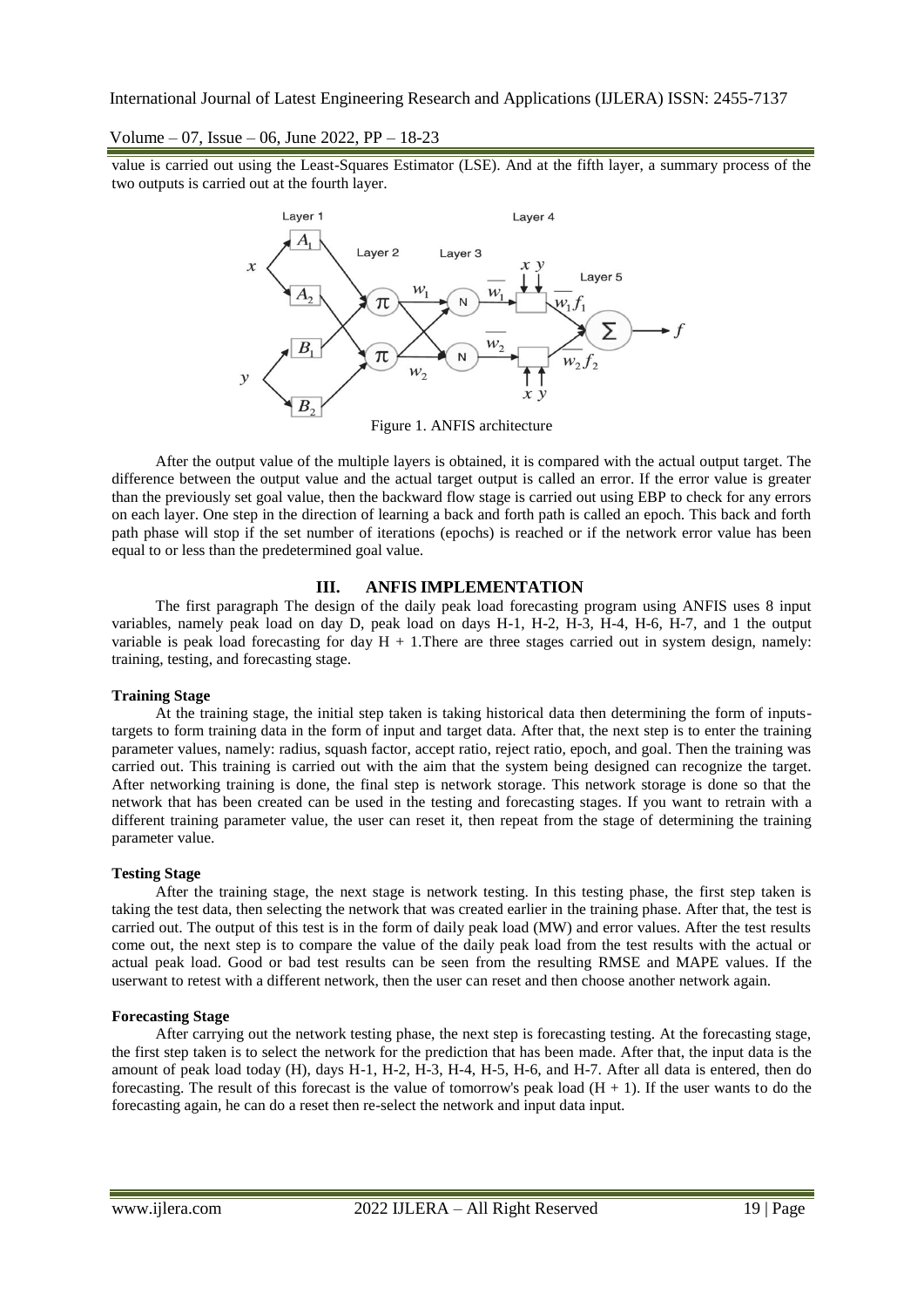



Figure 2. ANFIS structure with peak load input.

# **IV. RESULT AND ANALYSIS**

# **Training Stage Result**

The network variations used in the design of this program is 25 networks. The number of training data used was  $\pm 2000$  data taken from the period 2010 to 2015. Figure 3 show the daily peak load in Central Java (2010-2015)**.** Figure 4 below is the result of training for Network\_1, and Network\_11, namely the level of conformity of the output with the target in the form of R.



Figure 3.The daily peak load in Central Java (2010-2015).

#### **Testing Stage Result**

The test data used in designing the daily peak load forecasting program uses data taken from January to June 2016. This test is carried out using the best training result network, namely Network\_24. The results of testing the test data using these networks are shown in Table 1.

| Table 1. Network_24 Testing Results |                    |          |  |  |
|-------------------------------------|--------------------|----------|--|--|
| <b>Network Name</b>                 | <b>Test result</b> |          |  |  |
|                                     | <b>RMSE</b> (MW)   | MAPE (%) |  |  |
| Network 24                          | 101.07             | 2.04     |  |  |
|                                     |                    |          |  |  |

From Table 1 it can be seen that the RMSE value and the MAPE value generated by the network are 101.07MW for the RMSE value and 2.04% for the MAPE value. These values show good results so that the network can be used for the next stage, namely the forecasting stage. Test results networks that have the same RMSE and MAPE values will later produce the same forecast value.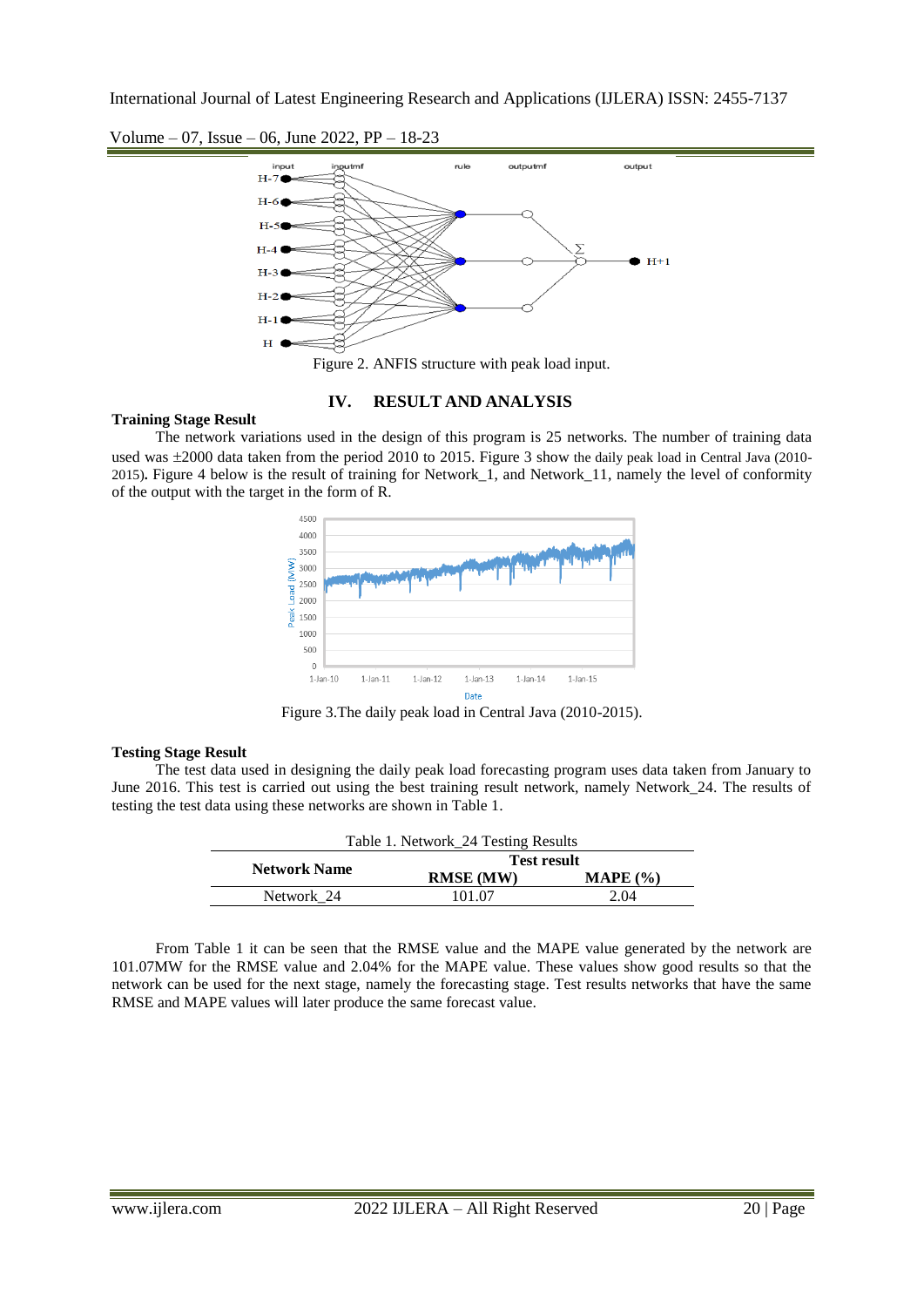

Volume – 07, Issue – 06, June 2022, PP – 18-23

Figure 4. R value of training results for Network\_1 (top) and Network\_11 (below)



Figure 5. Graph of R Value of Training Results

#### **Forecasting Stage Result**

The data used in this forecasting stage is the peak load data for the period June-July 2016 to predict the peak load data for the period 1-9 July 2016. The network used for this forecasting stage is Network\_24. The results of forecasting daily peak loads using this network are shown in Table 2.

Based on Table 2, it can be seen that the results of daily peak load forecasting using Network\_24 are expressed in MW units.

# **Forecasting Comparison Between ANFIS and Coefficient Method**

ANFIS forecasting results will be compared with forecasting with the load coefficient method and the actual load to determine the magnitude of the error that occurs. Table 3 will present the results of ANFIS forecasting and the forecasting of the load coefficient method of the actual load.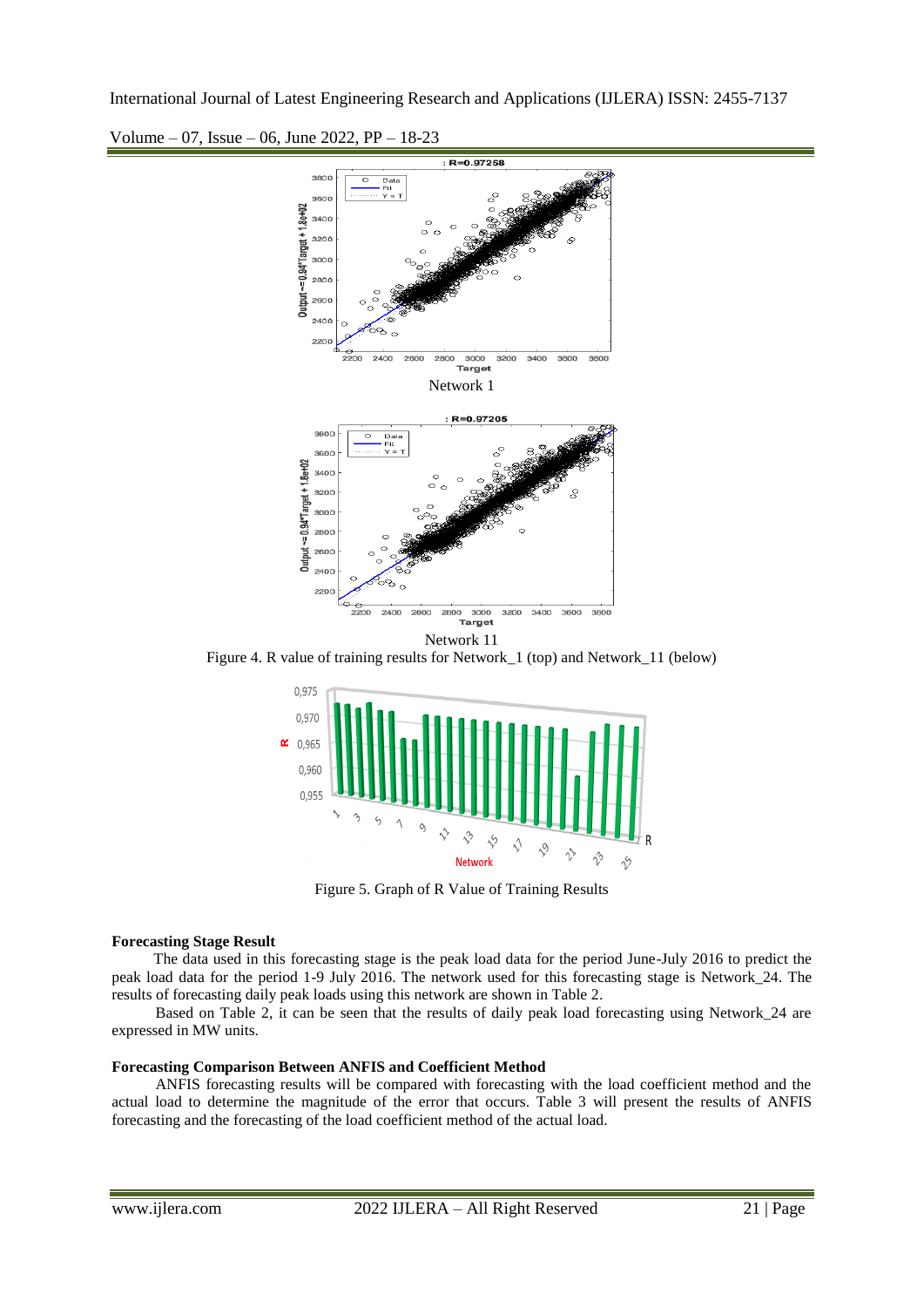|             | Table 2. Forecasting Results using Network_24 |                     |                              |  |  |  |
|-------------|-----------------------------------------------|---------------------|------------------------------|--|--|--|
|             | Date                                          |                     | <b>Peak Load Forecasting</b> |  |  |  |
|             |                                               |                     | <b>Results (MW)</b>          |  |  |  |
|             | 1 July 2016                                   |                     | 3900                         |  |  |  |
|             | 2 July 2016                                   |                     | 3897                         |  |  |  |
|             | 3 July 2016                                   |                     | 3898                         |  |  |  |
|             | 4 July 2016                                   |                     | 3720                         |  |  |  |
|             | 5 July 2016                                   |                     | 3629                         |  |  |  |
|             | 6 July 2016                                   |                     | 3691                         |  |  |  |
|             | 7 July 2016                                   |                     | 3719                         |  |  |  |
|             | 8 July 2016                                   |                     | 3900                         |  |  |  |
|             | 9 July 2016                                   |                     | 3829                         |  |  |  |
|             |                                               |                     |                              |  |  |  |
|             | Table 3. Comparison of Forecasting Results    |                     |                              |  |  |  |
| Date        | <b>Forecasting Results (MW)</b>               |                     | <b>Actual Load(MW)</b>       |  |  |  |
|             | <b>ANFIS</b>                                  | <b>Coeff Method</b> |                              |  |  |  |
| 1 July 2016 | 3900                                          | 3872                | 3841                         |  |  |  |
| 2 July 2016 | 3897                                          | 3900                | 3890                         |  |  |  |
| 3 July 2016 | 3898                                          | 3900                | 3820                         |  |  |  |
| 4 July 2016 | 3720                                          | 3718                | 3751                         |  |  |  |
| 5 July 2016 | 3629                                          | 3509                | 3695                         |  |  |  |
| 6 July 2016 | 3691                                          | 3849                | 3803                         |  |  |  |
| 7 July 2016 | 3719                                          | 3848                | 3930                         |  |  |  |
| 8 July 2016 | 3900                                          | 3888                | 3879                         |  |  |  |
| 9 July 2016 | 3829                                          | 3940                | 3765                         |  |  |  |

Volume – 07, Issue – 06, June 2022, PP – 18-23

Based on the table, it can be seen the comparison of the ANFIS forecasting results with the forecasting of the load coefficient method against the actual load. In ANFIS forecasting, the MAPE value is smaller, namely 1.88% when compared to the forecasting result of the load coefficient method with a MAPE value of 1.92%. However, both have produced good forecasts according to the standard, namely the MAPE value for short-term forecasting is  $\pm$  2%. The comparison of the ANFIS forecasting results with the load coefficient forecasting of the actual load can be seen in Figure 6.

From the comparison graph Figure 6, it can be seen that both the peak load from ANFIS forecasting and load coeffisien forecasting already have a trend that is almost the same as the actual peak load..



Figure 6. Graph Comparison of ANFIS Forecasting and Load Coefficient Forecasting with Actual Load.

# **V. CONCLUSION**

The design of a daily peak load forecasting program using ANFIS was successfully realized. This design consists of 3 stages, namely the training, testing, and forecasting stages. At the training stage, the data used are daily peak load data for the period 2010 to 2015. From the training results using 25 variations of the parameter values, it is found that Network\_24 is the best network that produces an R value of 0.97 with an error value on the last epoch of 79.03 MW.